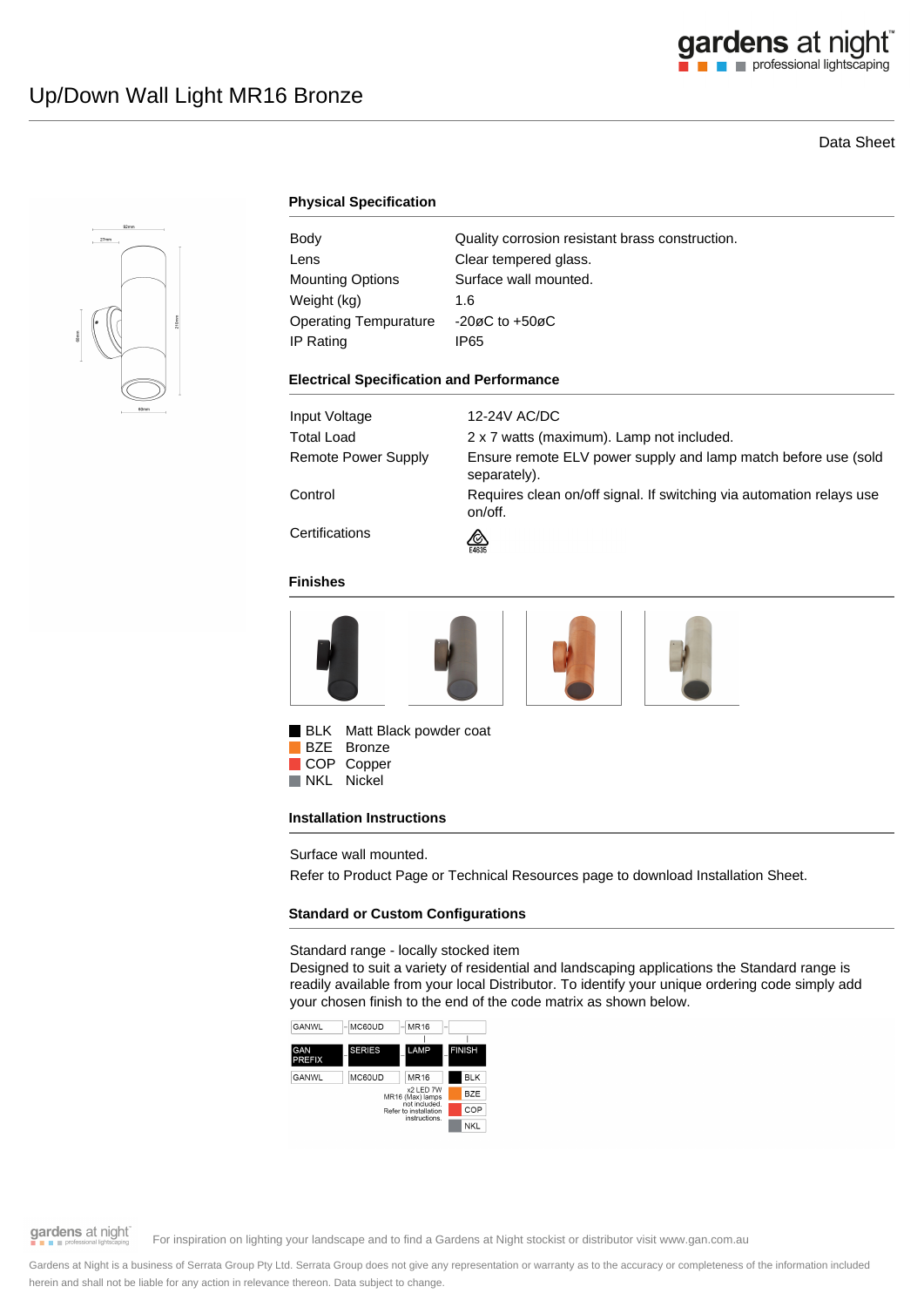Data Sheet



### **Warranty**

5 years (fitting only).

Refer to Technical Resources page to download Warranty Statement.

### **Wiring Guide**

Refer to Techncial Resources page to download Wiring Diagram/s.

### **Accessories**

Associated accessories sold separately. Refer to Accessories.





LED MR16 6W WARM WHITE

POWER SUPPLY UNIT 60W

gardens at night

For inspiration on lighting your landscape and to find a Gardens at Night stockist or distributor visit www.gan.com.au

Gardens at Night is a business of Serrata Group Pty Ltd. Serrata Group does not give any representation or warranty as to the accuracy or completeness of the information included herein and shall not be liable for any action in relevance thereon. Data subject to change.